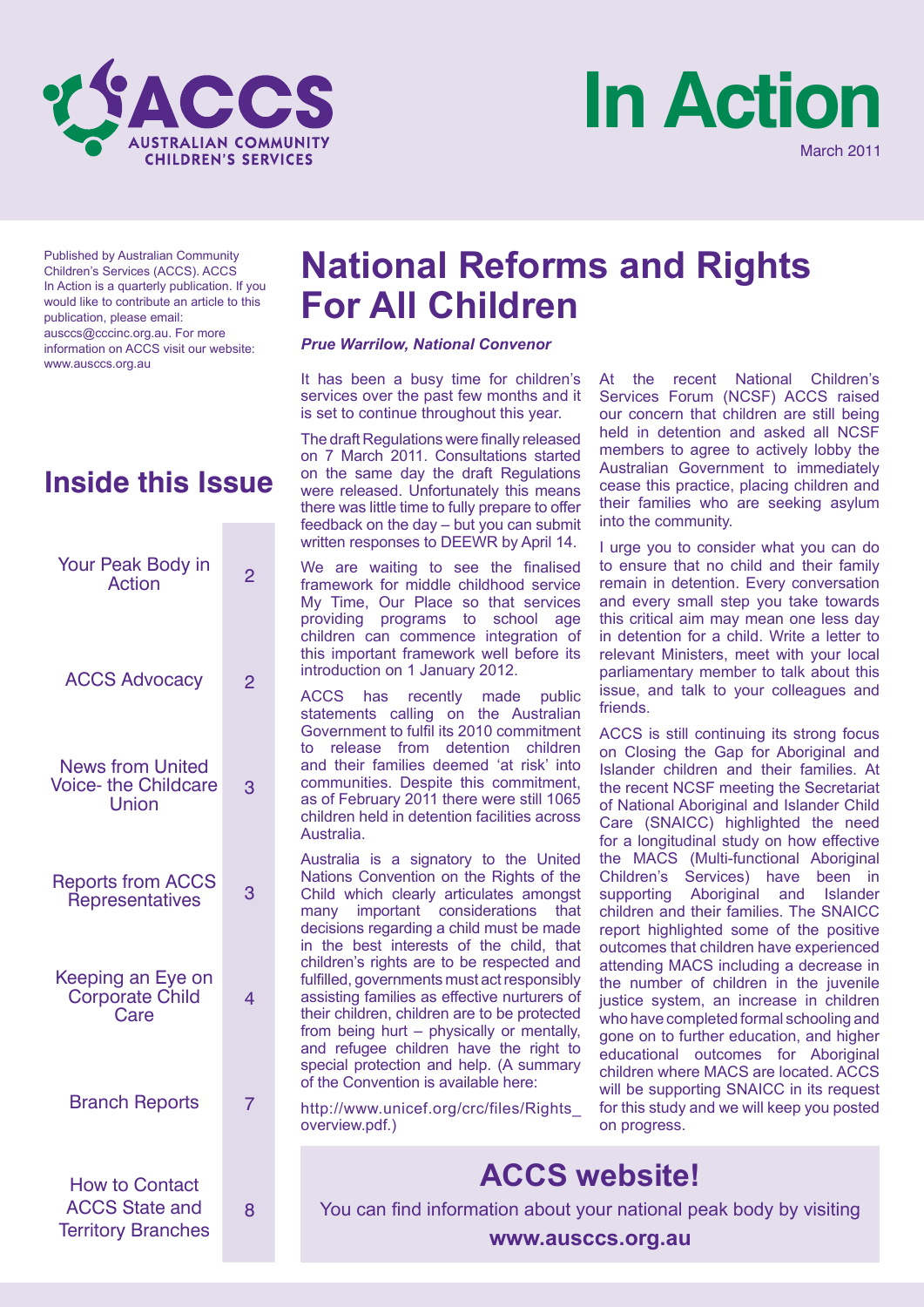# **Your Peak Body In Action**

#### *Barbara Romeril, National Secretary*

ACCS continues to work hard to capitalise on the national quality reforms that are providing a once-in-a-generation opportunity for Australia's children and their families and the services they rely upon.

ACCS is in communication with Minister Ellis about the misquote in the *Australian* newspaper in December 2010 which suggested that long serving child care staff would not be required to complete minimum Certificate III training under the new National Quality System. ACCS wrote to the Minister expressing our concern and has received assurances from DEEWR that the Minister was misquoted. We are now in communication with the Minister's advisor about the need for a public correction.

ACCS met with the Shadow Minister Sussan Ley and supported her concerns about rural parents and children being put into the 'too hard basked' when rural services are granted exemptions from meeting minimum quality standards.

ACCS responded to the Productivity Commission issues paper on the children's services workforce and the Commonwealth Commissioner for Children and Young People Bill (2010): both submissions can be read on the website www.ausccs.org.au

ACCS continues to participate in the National Quality Framework National Stakeholder Reference Group – this is a large cumbersome group with an unusual range of representatives including various school groups which do not contribute to discussion.

ACCS also continues to meet with:

- the child care union LHMU to find common ground in campaigning for workforce reform to support improved quality
- GoodStart, the non-profit owner for ABC Learning
- the community alliance convened by Families Australia to support implementation of the national child protection framework.

# **ACCS Advocacy**

### **Letter to Minister Ellis 25.01.11**

Australian Community Children's Services (ACCS) is writing to seek clarification of your comments in The Australian newspaper on 17 December 2010 in an article regarding 'relaxing' the qualification requirements in the new National Quality Reforms for long standing child care staff.

ACCS appreciates the challenges in meeting the requirements for increased qualifications in the COAG reforms. Similar challenges have been faced and overcome in the past. ACCS believes that the interests of children as well as those of unqualified workers will be best met through a rigorous system of Recognition of Current Competencies

so that unqualified staff receive accreditation for their skills and knowledge.

Increasing qualification requirements is based on solid international research of what makes a positive difference for babies and young children. Passion, commitment, dedication and love are insufficient to ensure high quality care and good outcomes for children. The COAG reforms enhance the professionalization of the sector and build its reputation and effectiveness across Australia.

We would appreciate an opportunity to meet with you to clarify this matter.

Yours sincerely Prue Warrilow National Convenor

## **Reconciliation Action Plan**

ACCS is committed to developing a formal Reconciliation Action Plan to support our commitment to reconciliation with Aboriginal and Torres Strait Islanders and closing the gap for children.

We would welcome any feedback from our members about your experience of developing Reconciliation Action Plans and what you believe should be included in a national ACCS RAP.

Please contact us at email: ausccs@cccinc.org.au

## **Productivity Commission Inquiry into Early Childhood Development Workforce**

Late in 2010 ACCS sent a survey via the ACCS delegates to members to gather information on workforce issues facing the sector to inform our submission on this important topic. These reponses were collected and used in the ACCS response to the Productivity Commission – we encourage you to read the complete submission which is available at the ACCS website www.ausccs.org.au

ACCS is very appreciative of the feedback provided – our submission was in depth and backed up with evidence which shows how professional we are as a peak body. We will also be able to draw on the workforce research contained within the Submission to inform future responses.

There will be further chances to offer our input on this submission – a Draft Report will be prepared by the Productivity Commission during the year. We will keep you informed when this report is released.

## **Commonwealth Commissioner for Children and Young People Bill (2010)**

In December 2010 ACCS sent in a submission supporting the Commissioner for Children and Young People as it provides the opportunity to entrench the intent of key principles of the United Nations Convention on the Rights of the Child (UNCROC) into a separate statutory office which values children as citizens and holders of rights.

The intent of the Bill is that the Commissioner and the office thereof will coordinate policies, programs and funding across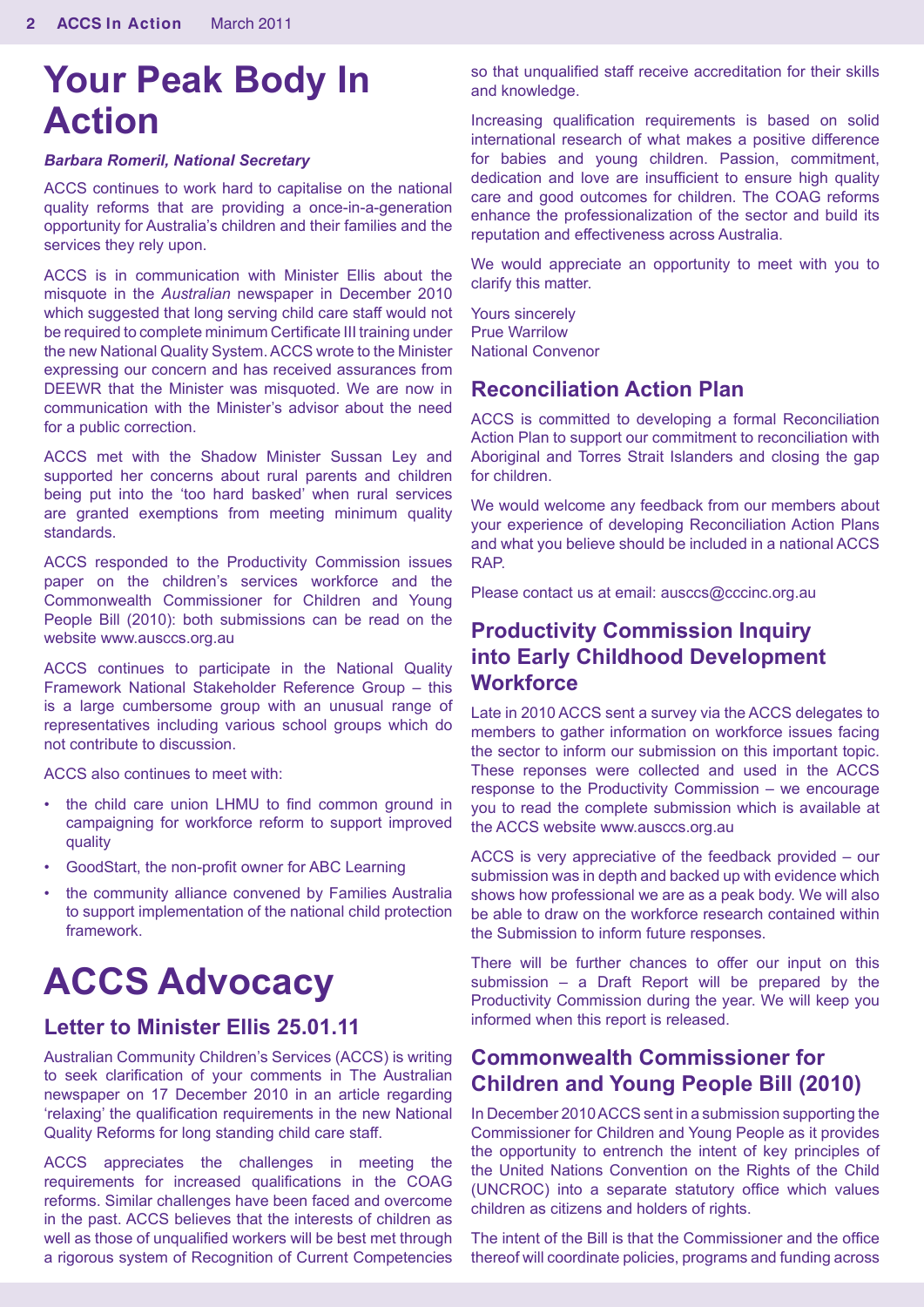Australia which is preferable to the current fragmented policy approach to funding for children and their families.

The scope of powers is set to include all children and young people in Australia and obligates the Commissioner to listen to their concerns and wishes, and having a Commissioner for Children and Young People will be a positive measure to assist Australia to reach its international obligations.

You can read the entire submission on the website www. ausccs.org.au

## **Children in Detention**

ACCS has been active in voicing our displeasure at children still being kept in detention in Australia and encouraging the Australian Government to act quickly on their decision to release children and families from detention facilities into the community. We wrote a Letter to the Age on the issue and have also prepared a letter to send to the Prime Minister outlining our firm belief that the rights of children must not be abrogated under political pressure.

You can read ACCS' letter to The Age on the website www. ausccs.org.au

## **Government Initiative**

## **Paid Parental Leave Scheme**

The Australian Government paid parental leave scheme came into operation from January 1 this 2011. The government funded scheme is for eligible parents of children born or adopted after January 1 2011 and eligible working parents will receive taxable Parental Leave Pay at the national minimum wage (\$570 a week before tax) for a maximum of 18 weeks.

There is information for employers in regard to the scheme available from the Family Assistance Office at http://www. familyassist.gov.au/

## **News from the Union**

## **United Voice – The Childcare Union**

#### *Melissa Coad – Stakeholder Coordinator*

An exciting new chapter in the 100 year history of the childcare union LHMU will begin in March 2011 when the union assumes its new name: United Voice.

United Voice is one of the largest unions in Australia and certainly the most diverse. It was time for a name that was inclusive of everyone – rather than singling out a few industries and lumping everyone else together under the "miscellaneous" title.

We chose United Voice based on the input and recommendations of members. We brought people together from different regions, industries, ages and backgrounds to tell us why being part of a union is, or would be, meaningful to them. We found that the words "united" and "voice" came up over and over again. "United" conveys that despite not all being the same, we come together for a common cause and "voice" as members saw that unions were a way to have their voice heard.

At the same time as this exciting name change we are also embarking on a new chapter in our BigSteps campaign for a quality ECEC sector and professional workforce.

United Voice supports the Australian Government's quality reforms including improved staff to child ratios and the introduction of minimum qualifications as a means to deliver high quality ECEC.

However we fear that without reform to the wages of ECEC professionals the move to quality could be undermined. Professional wages recognise the hard and valuable work undertaken and aid in attracting people to the workforce and keeping them there.

We know that we cannot achieve professional wages on our own. We will need a groundswell of support from the workforce, employers, parents, business and the broader community.

We know that parents and employers cannot meet the increased costs alone. The Australian Government has a major responsibility to deliver, along with United Voice, professional wages to the sector.

We are commencing the new campaign soon with meetings of directors and workers in all capital cities. Over the coming months we will be talking to everyone we can to come together to make this a success.

Stay tuned for more information and visit our website at www.bigsteps.org.au

## **Reports from ACCS Representatives**

## **National Children's Services Forum**

The national executive of ACCS participated in two meetings of the National Children's Services Forum since the last edition of this newsletter.

Major discussion in the Forum in November 2010 included:

- Inequities in Multifunctional Aboriginal Children's Services receiving significantly less funding than the new Aboriginal Child and Family Services funded through COAG – question put to DEEWR re what do MACS need to do in order to qualify for this higher
- DEEWR definition of Inclusive Children's Service apparently excluding In Home Care
- How the Modern Award is working against national quality reforms.
- Qualifications and experience of assessors in the new National Quality System – consultants are investigating now; E4Kids researchers found that quality assessors in that project were less open if they had EC qualifications
- Quality of Early Childhood Qualifications DEEWR is currently reviewing the quality of all university courses; National Workforce Strategy could address quality of VET training.
- Proposal for 'Operating Standard' to become 'Foundation' level – a service can stay at Foundation level indefinitely; next level 'National Quality Standard' is higher than current 'Accredited' level. Includes services just over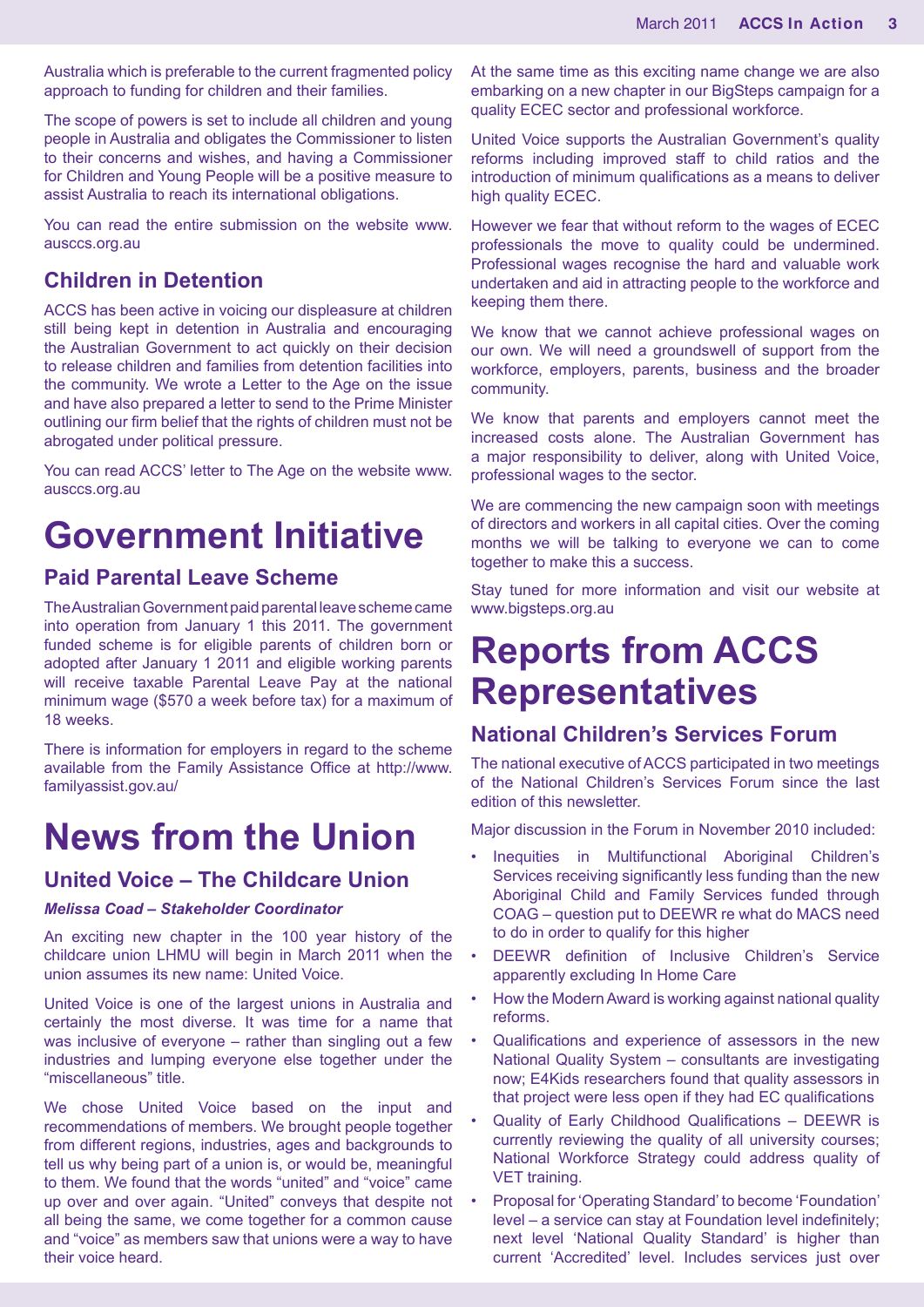the line in all areas through to services high quality in all bar one area. If a service shows some improvement in its annual assessment it can continue to operate at Foundation level.

The Forum held in March 2011 discussed:

- Concerns about the national forms DEEWR took note and committed to follow up.
- Formation of the National Disability Alliance in Children's Services which will include children's services organisations and individuals who are committed to the inclusion of children with disabilities and additional needs; a call for expressions of interest in joining will be published in the ECA bulletin
- The amalgamation of two national peak bodies for the commercial child care sector is yet to be completed; in the meantime the Australian Childcare Alliance is attending the Forum in place of Childcare Associations Australia
- Ideas to strengthen Special CCB for children dealing with long term risks
- Concerns about the ability of the Inclusion Support Subsidy (ISS) to support the capacity of children's services to provide education and care to children with additional needs

ACCS is calling for a volunteer with a strong understanding of the Inclusion Support Program to participate in a working party of national peak bodies to work with DEEWR analyse barriers to ISS achieving its purpose and identify solutions.

The Forum resolved to write to DEEWR expressing continuing concerns about the quality of pre-service training and to issue a press release urging the Commonwealth Government to act quickly to implement its policy of releasing from detention children and their families who are seeking asylum.

The NCSF meeting in August will include the biennial lobby day when the national peak bodies meet with dozens of politicians on all sides of politics to present the key strategic issue facing our sector.

## **Coalition of Organisations Committed to the Safety and Wellbeing of Australia's Children**

#### *Barbara Romeril*

At last ACCS has received a reply from Minister Jenny Macklin to our letter of 23/9/10 which we wrote as part of the Families Australia Coalition campaign for greater action on the National Framework for Protecting Australia's Children (it took only 5 months to respond to a complaint that implementation is slow).

The letter says that the Government has met 'the vast majority of milestones for the first year of the implementation plan' and lists 51 new Indigenous Parenting Support Services, 8 new Communities for Children Plus sites and new processes for sharing info between Commonwealth agencies and with state and territory agencies.

She repeats her announcement of last October of annual funding for Families Australia to assist members to participate in the implementation.

The Minister is 'interested' in the suggestion of 'further opportunities' for Coalition members to be involved in broader children's issues and floats the idea of a new Children's Roundtable for NGOs to advise Government on Commonwealth policies and programs which affect the wellbeing of children – ACCS will be keen to participate in any such roundtable to provide the perspective of universal early childhood education and care services.

Finally the Minister mentions the outcomes of the Community Services Ministers meeting of 16.12.10 and the historic meeting with Coalition reps to discuss progress on the Framework.

The letter doesn't say anything about progress on improving the capacity of universal services to protect vulnerable children – ACCS will be working with Families Australia to find the best way get this issue higher on the agenda.

## **Child Rights Taskforce – ACCS and International Advocacy**

#### *Rhiannon Williams*

ACCS has been participating in The Child Rights Taskforce which is a coalition of organisations, networks and individuals committed to the development of child rights in Australia. One of the objectives of the taskforce is to guide and support Non Government Organisation (NGO) reporting for the United Nations Convention on the Rights of the Child (UNCRC) and support the development of awareness of child rights and best practice in child rights for policy.

As a signatory of the UNCRC, the Australian Government is obliged to provide a periodic report on how Australia's children are faring and how well the government is upholding its obligations to ensure child rights are protected and upheld in policy and legislative documents – and in practice.

To offer a balanced perspective in the reporting process alongside the government report on children's rights is an NGO report which outlines from an NGO perspective how Australia's children are faring, what the government is doing well and what they could do better. Currently the NGO report is in draft form with UNICEF Australia and the National Children's and Youth Law Centre taking the lead in compiling a response. ACCS has contributed our position on the Racial Discrimination Act and some NACBCS work on poverty for consideration and possible inclusion and it is very exciting that ACCS has the opportunity to participate in advocacy that reaches as high as the United Nations. We will keep you informed on further developments in this important work.

## **Corporate Child Care – The Old Empire**

## **ABC Childcare founder Eddy Groves says he will vigorously defend criminal charges**

#### *Liam Walsh,* **The Courier-Mail***, 29 January 2011*

Failed entrepreneur Eddy Groves has pleaded not guilty to criminal charges relating to the fall of ABC Learning.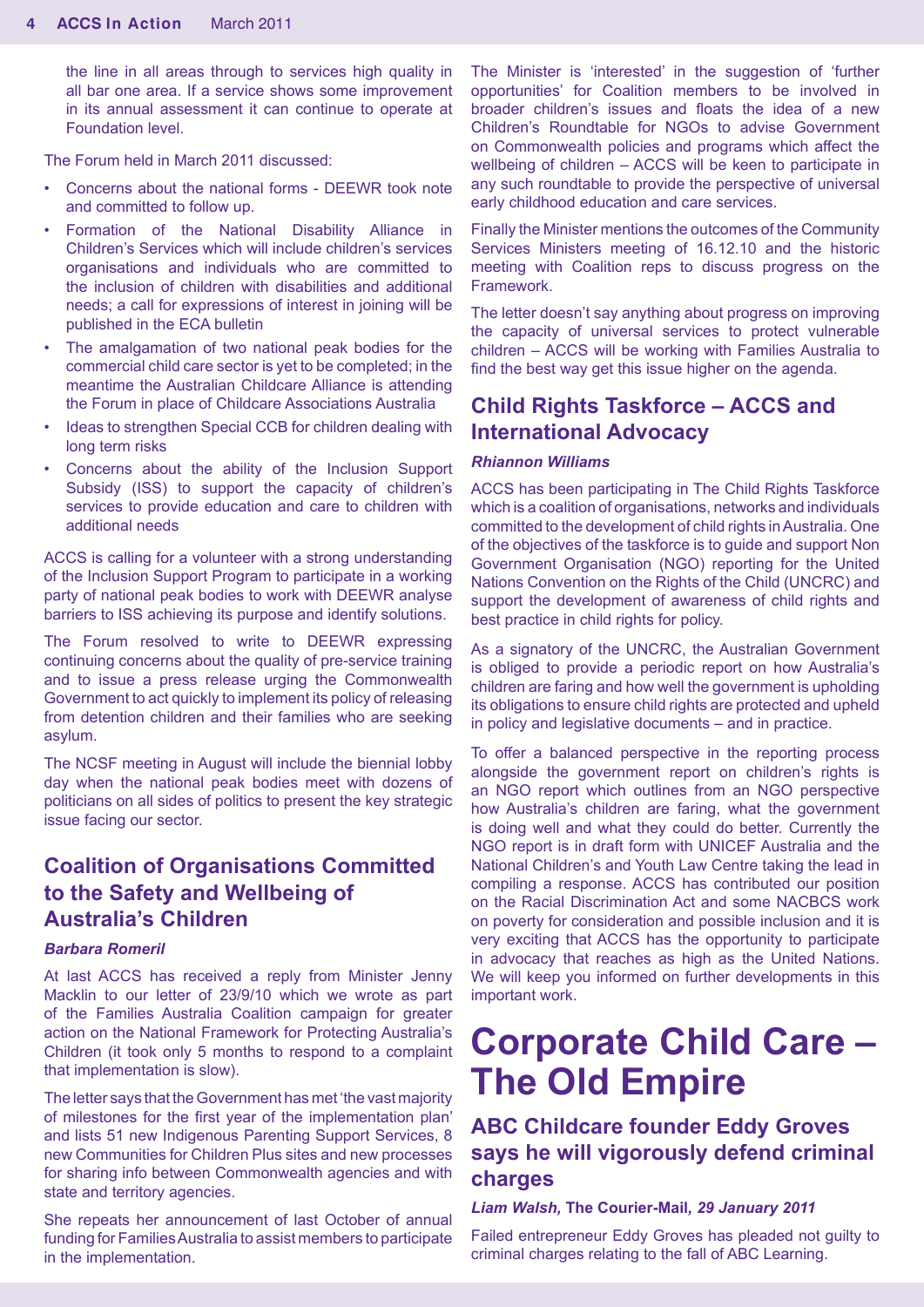Groves, who founded ABC Learning, appeared along with the former director of the chain's Australian operations Martin Vincent Kemp.

Groves pleaded not guilty to one count of breaching the corporations act while Kemp, who is facing three counts, was not required to plead.

Speaking outside the Brisbane Magistrates Court, Groves denied having been involved in an allegedly dishonest deal with Kemp.

"I've pleaded not guilty today and I will vigorously defend the charge, and that's really all I can say right now,'' Groves said.

During the mention of the matter, the court was told it was alleged the pair breached the corporations act when Kemp organised for his company to sell three childcare centres to ABC Learning in early 2008, just months before the chain collapsed.

The court was told Groves, who was overseas at the time, sent an email approving the immediate transfer of around \$3 million from ABC Learning to Kemp for the sale.

"We consider this a breach of the corporations act,'' prosecutor Alan MacSporran, SC, said.

Groves' lawyer, Peter Davis SC, said the email sent by his client was "ambiguous'', and entered a plea of not guilty on Groves' behalf.

"Mr Groves vehemently denies that charge and wishes to enter a plea of not guilty now,'' he said.

Legal representatives for both accused men said they were eager to have the case dealt with as quickly as possible.

However, Kemps' lawyer, Paul Galbally, asked for a long adjournment to enable them to properly consider material still being compiled by the crown.

The matter was adjourned for four weeks when it will be mentioned again.

Both Kemp and Groves were granted conditional bail, and were excused from attending future mentions of the matter.

The charges brought by the Commonwealth Department of Public Prosecutions follow a probe by the Australian Securities and Investments Commission into ABC's collapse in November 2008.

It marks one of the first criminal cases against a highprofile company director since businessman Rodney Adler was jailed in 2005 for offences relating to the failure of HIH Insurance.

Mr Groves co-founded ABC in 1988, growing the childcare business from one centre in Brisbane's Ashgrove to an empire with more than 2300 facilities across four countries.

ABC became a stockmarket darling that ultimately collapsed owing creditors more than \$2.7 billion. Mr Groves, 44, who once owned Ferraris and basketball team the Brisbane Bullets, left as chief executive months before the collapse...

The move is significant as ASIC has previously often taken civil action against directors. It also follows ASIC facing a backlash last year after losing a civil case against Jodee Rich, founder of telecommunications business One.Tel. A criminal case requires a higher burden of proof.

"If ASIC is initiating this action, they're viewing the (alleged) acts of the directors as very serious," said Julie Walker, an associate professor at the University of Queensland's Business School. "Regulators generally have moved, particularly over the last decade . . . towards making directors more personally responsible for their actions while on the board."

## **And the Rise of the New Empire**

## **Child's play not easy**

#### *Colin Kruger,* **The Age** *Business Day, January 22, 2011*

When ABC Learning began its meteoric rise nearly a decade ago, the question raised by many community-based childcare operators struggling to break even was simple: how could this corporate leviathan make any money, let alone the fantastic numbers it was reporting?

For hapless ABC Learning insiders, the question was: how could it not?

''This is a business subsidised by government - how can it be unprofitable?'' said ABC Learning's former chairman, Sallyanne Atkinson, soon after the collapse.

A submission to the Senate inquiry into childcare highlighted the huge discrepancy between ABC's success story and the brutal financial reality of childcare...

The demise of ABC Learning, and other listed childcare operators, appeared to give a definitive answer to whether profit and childcare could mix despite government subsidies that will top \$4 billion this year.

So it may come as a surprise that most Australian childcare centres are still run under a ''for-profit'' business model.

In fact, a new corporate player is already emulating ABC Learning's early years, with a voracious appetite for other childcare operations and international expansion.

This was not part of the script when community-based, nonprofit operators lined up at the Senate inquiry.

KU Children's Services, the largest non-profit childcare provider in Australia until ABC Learning's carcass was sold to GoodStart last year, said the ABC disaster proved the ''emperor has no clothes. Childcare is not a licence to print money and any profits on the scale being reported to be made by ABC were not due to the provision of child care.''

This is true. The profits ABC Learning reported are now accepted to be a product of questionable accounting practices.

And the financial performance of the profitable centres sold to GoodStart do not provide much cause for optimism either.

An abbreviated financial account showed the operations barely broke even in May last year.

GoodStart chairman Robin Crawford warned against reading too much into the numbers and says the business is on track to generate more than \$40 million in earnings before interest, tax, depreciation and amortisation for this financial year.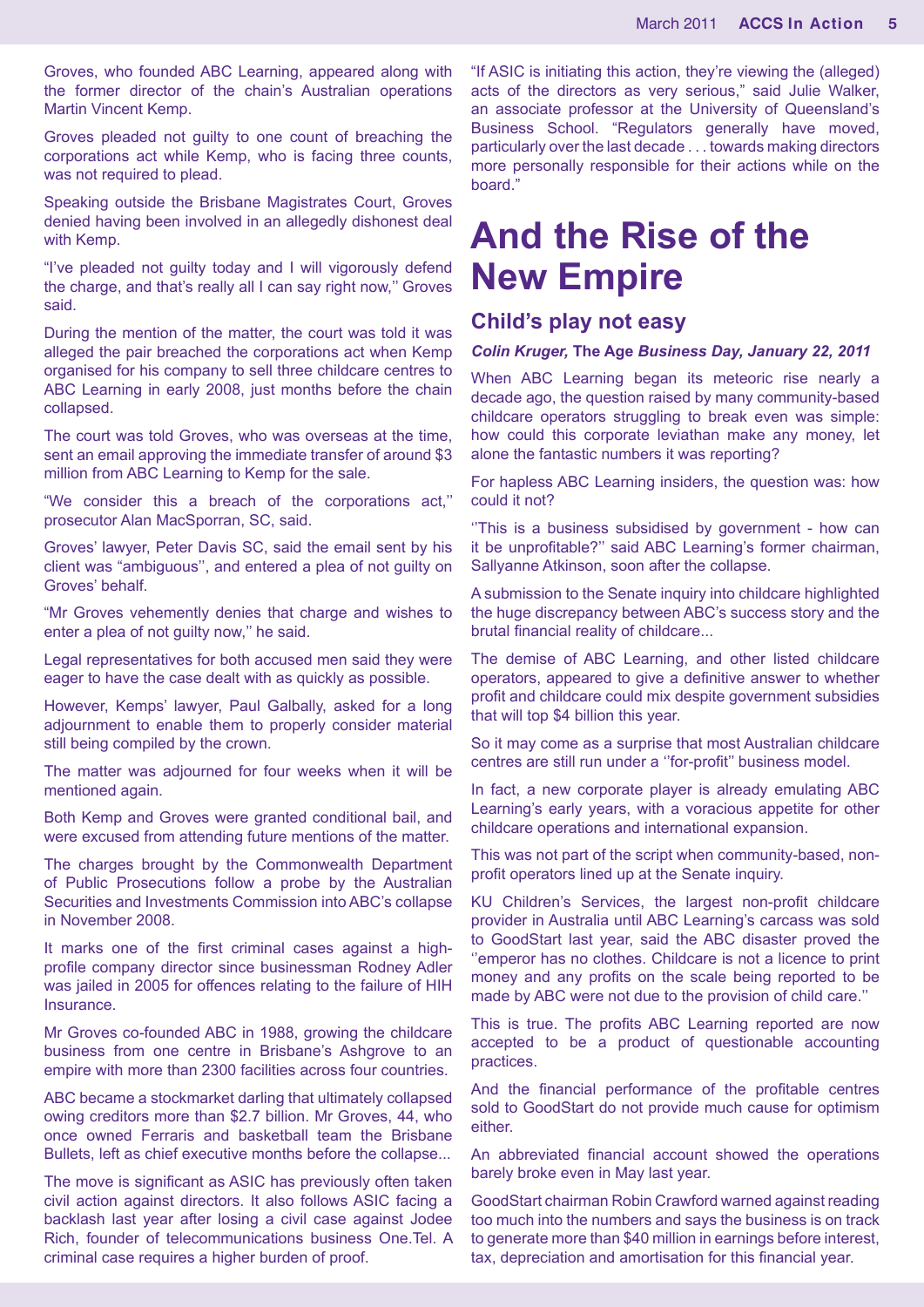''A year in the childcare business varies enormously,'' he says. "We bought well and are tracking pretty much as expected''...

But to focus on these examples ignores the fact that most childcare in Australia remains in private hands - just a very different set of hands from those we are used to reading about.

A report from the Office of Early Childhood Education and Child Care last year showed that, even after transferring 650 ABC Learning centres to the non-profit sector, about 64 per cent of childcare centres remain in private hands.

With the collapse of the corporate sector ''the major shareholders are mums and dads'', says John Wall, an executive with childcare management services company Total Childcare Solutions.

While not offering a simple answer for what keeps these small operators in business, Walls - an industry veteran at the corporate and small-operator level - says these owneroperators work a lot harder at the centre level than a company that owns 1500 centres.

But they also scrimp a little, according to the non-profit sector, which points to research showing it offers higherquality care - at an inevitable cost.

''Generally the not-for-profit model is more expensive than the ABC model due to such things as the higher quality of care (including higher staff-to-child ratios and better qualifications and experience) and the inclusion of children with additional needs,'' KU said in its Senate submission.

While it has no real beef with small private providers, KU says there is no place for large, corporatised operations due to ''conflicting priorities'' that put investor interests first.

KU did not want to comment on the current state of the industry, with corporate childcare providers on the ascendancy again.

But the relative calm since the ABC Learning collapse appears to have benefited the childcare survivors by killing off the irrational exuberance that came with corporate expansion.

As Wall explains it, the collapse of ABC Learning and its predecessors means there are not the ''saturation events'' of the past.

''Saturation events'' refers to the sudden increase in childcare capacity that would accompany corporate expansion. If you were in an expansion area where new operators were fighting for market share - and children were crawling out the door to the competition - the effect could be catastrophic...

An industry report from market researcher IBIS World estimates that long-day care centres require occupancy rates of at least 70 per cent to be profitable.

In what may be a telling tale of how hard ABC Learning had to run to stay afloat, founder Eddy Groves reportedly told institutional investors that 90 per cent occupancy was the magic metric for the company.

Anything above this meant the company would be making good money, he said. Anything less, the company would struggle.

Some analysts were rightly concerned when ABC Learning stopped reporting its occupancy levels well before its collapse in 2008...

The Office of Early Childhood report also backs up the saturation theory.

''In many locations, ABC Learning's growth appears to have created an oversupply in long-day care provision,'' the report says. ''There is considerable scope for occupancy of the remaining centres to grow.''

It notes that ''the amount of long-day care used as a proportion of total hours available was 75 per cent in September 2009'' - comfortably above the Ibis estimate of 70 per cent as a break-even point.

The figures provide some hope that companies can survive in the childcare game, which is just as well - the experiment with corporate childcare is not over.

The ASX-listed G8 Education - the result of a merger last year between publicly listed straggler Early Learning Services and privately owned Payce - has gone on an acquisition spree reminiscent of ABC Learning in its formative years.

In November, G8 said it owned 119 centres in Australia and managed another 21. In Singapore it owns 18 and manages a further 48.

The company has forecast revenue of \$115 million for this year and \$17 million in earnings before interest and tax, but the pace of growth means it is hard to track how much growth is being internally generated and how much is being acquired.

This was also a problem at ABC Learning.

But G8 chief executive Craig Chapman says the company has avoided ABC Learning's excesses like overpaying for the centres it acquires, and using its shares - not debt - to pay for them.

"We've bought on the right multiples," he says. "We had evidence ABC was paying up to 78 times EBIT (earnings before interest and tax).''

Chapman is not shy about naming some of the important factors that allow profit-driven centres to thrive. He says having well-maintained centres and a strong education curriculum are crucial.

''With these factors you can charge a higher price,'' he says...

Despite getting badly burnt by ABC Learning and other collapses, the financial market is looking favourably on G8, which has doubled its share price since emerging from the ELS listing last March and has strong backing from institutional shareholders.

Three such investors own about 40 per cent of the stock.

As for GoodStart, Wall says he is seeing a greater desire from the company to make each centre more community based and ''if so, I believe they will be much more profitable and for the right reasons''.

After ABC Learning's debacle as a for-profit listed company, many parties are certainly hoping so.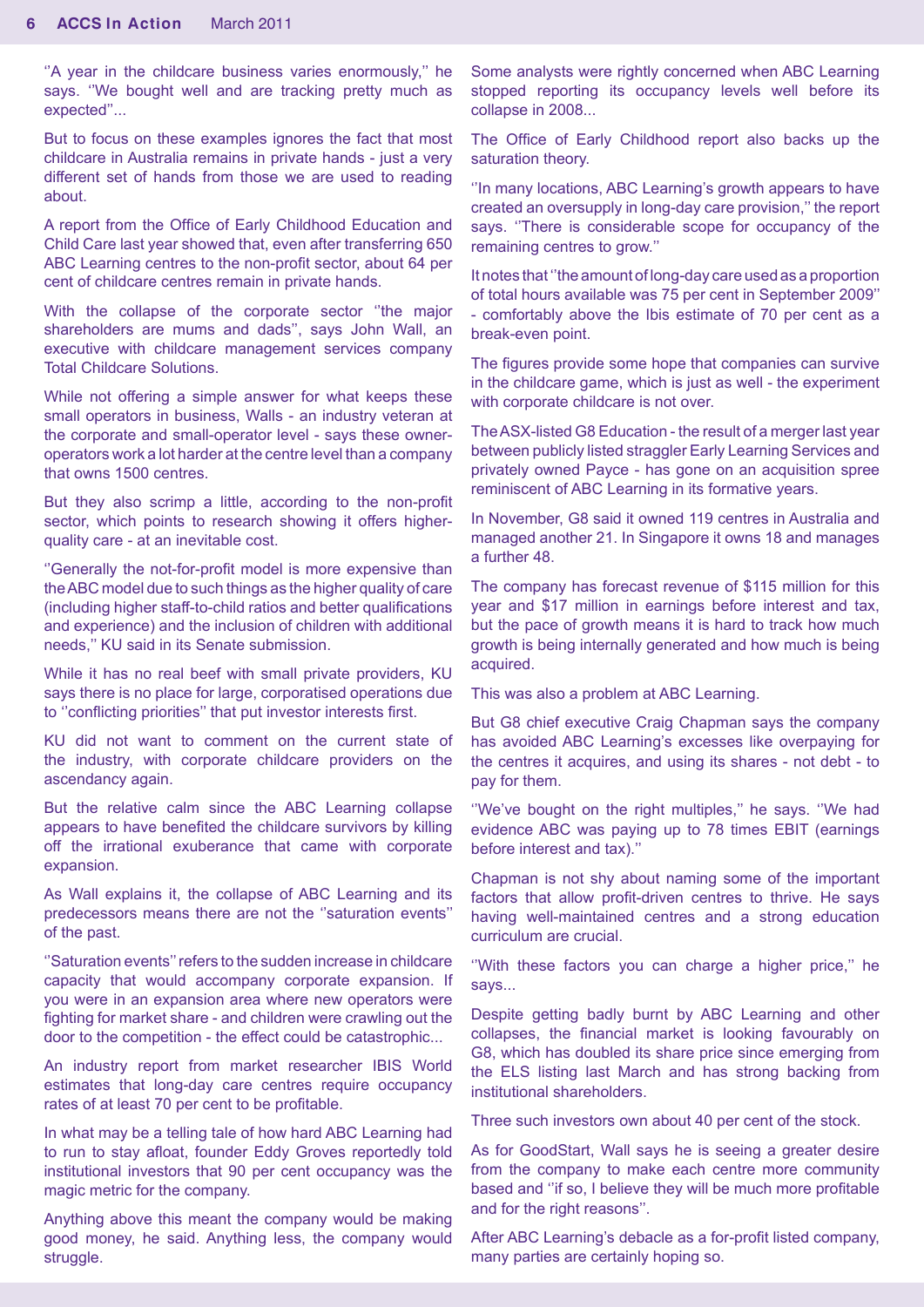## **Child's play for small cap punters**

*Richard Hemming* **The Age** *Business Day, February 25, 2011* 

"Roll-up, roll-up, roll-up..."

That's the call I hear coming from the corridors of G8 Education (which is fortunate to have snagged the ASX code, GEM).

The provider of child care for kids aged "six week to six years" has delivered classic small cap returns of late. Its shares have climbed almost five-fold since the start of 2010, leaping from around 21 cents to about \$1.00. This is the kind of return you are never going to get from its bigger brothers. And G8's market capitalisation is still relatively small at \$183 million.

Since listing in 2007, G8 has increased its shares on issue from 44 million on listing to the current 183 million in order to purchase ever-more child care centres.

Some call it a "roll up" strategy, others call it "consolidation"...

 G8 Education is benefiting from the continuing fall-out from the demise of Eddy Groves' ABC Learning.

A lot of Mum and Dad-type operators bought and set up child care centres on the belief that ABC would pay ridiculously high multiples. ABC has largely gone, but these people's debt remains and G8 is proving to be a life-line, albeit at much lower prices.

G8 is expanding, having purchased 120 centres and is taking its model into Asia, having recently purchased Cherie Hearts in Singapore, which has another 20 centres...

## **Branch Reports**

## **South Australia Branch Report**

#### *Alison Wells*

The South Australian branch has written a letter to the Department of Education and Children's Services (DECS) requesting an extension of funding so child care staff can upgrade qualifications to degree level, but have not received a reply as yet.

A lot of the conversation in the state has been on the topic of the National Quality Standards and the changes that will occur as a result of the reforms. Currently there is a feeling that Centres are frustrated at the lack of answers about how the challenges in the changes will be met by services – particularly related to the impact on budgets. ACCS SA will also be looking to speak to key bureaucrats in DECS on how they can support the sector with these important changes.

ACCS SA has requested a meeting with Kate Ellis for clarification which has been received, but no time has been set.

ACCS SA together with our state association – Community Children's Centres SA (CCCSA), are looking at ways we can work closely together to have a greater voice in identifying and working through the issues related to the pending changes.

### **Victorian Branch Report**

#### *Barbara Romeril, CCC Executive Director*

Victoria now has a Coalition Government. Unlike the last Coalition Government which set out to quickly dismantle the social infrastructure of Victoria in order to free up resources for 'wealth generating' activities, the new Baillieu Government is keeping the community services system on an even keel and appears to be working carefully and cautiously in reviewing policies, programs and funding arrangements. CCC has written to the new Minister for Children and Early Childhood Development, Wendy Lovell offering support in keeping Victoria at the forefront of reform in children's services; we will meet with her in March.

CCC has an established relationship with Wendy Lovell who met regularly with the CCC while she was in Opposition and spoke at our election forum. In these discussions Wendy has shown a breadth and depth of understanding of children's issues, albeit shaped by conservative ideology such as a particular focus on 4 year old kindergarten programs and reservations about government investment in social equity.

CCC continues to build our relationships with the child welfare sector. We are capitalising on the opportunities presented in the Victorian Government's Inquiry into Protecting Victoria's Vulnerable Children especially in collaborating to present the universal children's service system as an integral part of child protection.

While this new work for vulnerable children builds, CCC continues to work tirelessly on specific issues for children's services. We are participating in consultations on a proposal for a portable long service leave scheme for kindergarten teachers and assistants; it appears that the Victorian Government is determined to proceed with a scheme for kindergartens which is separate from any scheme for the broader community services sector which would include child care services; this is despite our best efforts to alert the consultants for this project to the nonsensical implications for kindergarten programs delivered in long day care centres.

The CCC 2010 AGM was a success, forming part of our state election campaign; over 50 members and stakeholders had the opportunity to hear about what your peak body has achieved in the last year for children, families and communities, and also to hear from all the major parties about what commitments they would make if they formed the next government.

Our members took this opportunity to speak with their democratic representatives, to hear the best they have to offer and to ask the key questions. CCC was proud to host this impressive show of passionate articulation of key concerns of the community child care sector.

## **Queensland Branch Report**

#### *Tanya Roessler, Queensland Branch Treasurer*

ACCS Queensland welcomes the LHMU's news re the launch of 'United Voice – the Child Care Union'. This is great news for the sector and has been a long time coming! We believe it is a step towards promoting greater public understanding of the important role children's service educators play in the care and education of young children in this country. We look forward to providing our members with the opportunity to be actively involved in this historic and exciting move. We